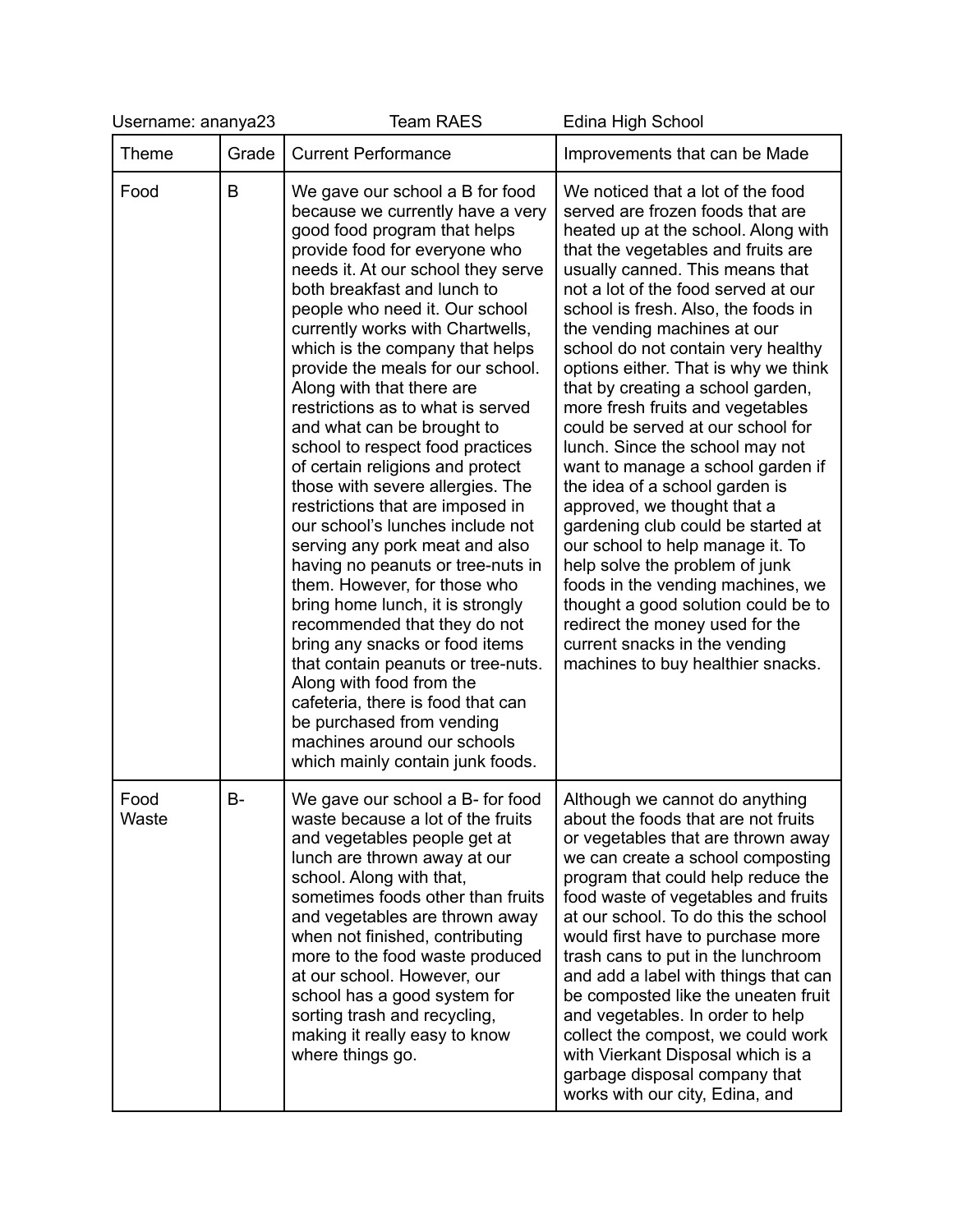|                     |   |                                                                                                                                                                                                                                                                                                                                                                                                                                                                                                                                                                                                                                                                                                            | collects compost from residents of<br>the city currently. By working with<br>Vierkant Disposal, our compost<br>would just be collected on the<br>same day our school's regular<br>trash and recycling gets picked up.<br>Another way our compost could be<br>used is by starting a school<br>garden.                                                                                                                                                                                                                                                                                                                                                                                                           |
|---------------------|---|------------------------------------------------------------------------------------------------------------------------------------------------------------------------------------------------------------------------------------------------------------------------------------------------------------------------------------------------------------------------------------------------------------------------------------------------------------------------------------------------------------------------------------------------------------------------------------------------------------------------------------------------------------------------------------------------------------|----------------------------------------------------------------------------------------------------------------------------------------------------------------------------------------------------------------------------------------------------------------------------------------------------------------------------------------------------------------------------------------------------------------------------------------------------------------------------------------------------------------------------------------------------------------------------------------------------------------------------------------------------------------------------------------------------------------|
| Water               | B | We gave our school a B for water<br>because our school has multiple<br>water fountains placed around<br>the school with the water refilling<br>function so students can refill<br>their reusable water bottles up<br>more easily. This helps lower the<br>use of plastic water bottles and<br>encourages the use of reusable<br>water bottles. However, some of<br>the vending machines in the<br>school, cafeteria, and cafe all sell<br>water in plastic bottles. Along<br>with that all of the bathrooms<br>have functioning sinks and toilets<br>that also use lots of water.                                                                                                                          | The main improvement we think<br>should be made to water is in the<br>plastic water bottles sold at our<br>school. Our solution to this is to<br>create a campus initiative to<br>encourage all students to bring<br>reusable water bottles to school<br>instead of buying plastic water<br>bottles because once thrown out<br>will cause a lot of environmental<br>problems and damages. However,<br>it is inevitable that people will still<br>want to buy water from the school<br>or vending machines. Thus we will<br>try to get our school to use the<br>money used for buying water in<br>plastic bottles to be used for buying<br>water that is more environmentally<br>packaged, such as boxed water. |
| <b>Biodiversity</b> | A | We gave our school an A in<br>biodiversity because it is located<br>in a neighborhood full of various<br>species of trees and plants as<br>well as lots of grass. On one side<br>of our school there is even a<br>small forest. If you drive around<br>the neighborhood where our high<br>school is located there are<br>multiple lakes and parks with<br>animals like fish, squirrels,<br>rabbits, birds, many different<br>kinds of insects, and many more<br>animals. A lot of this nature can<br>be seen from the large floor to<br>ceiling windows in the common<br>spaces, cafeteria and library of<br>our school. There are also many<br>classrooms that have big<br>windows that allow you to look | We do not think that there needs to<br>be any improvements that need to<br>be made for biodiversity by our<br>school. There is already a lot of<br>biodiversity around our school so<br>the only thing we could do to<br>improve the biodiversity is plant<br>more trees, flowers, or other plants<br>on campus where there is space.<br>This can be done through our<br>school's environmental club Project<br>Earth at our school which has<br>already done some tree planting<br>this year although not near or on<br>school grounds.                                                                                                                                                                       |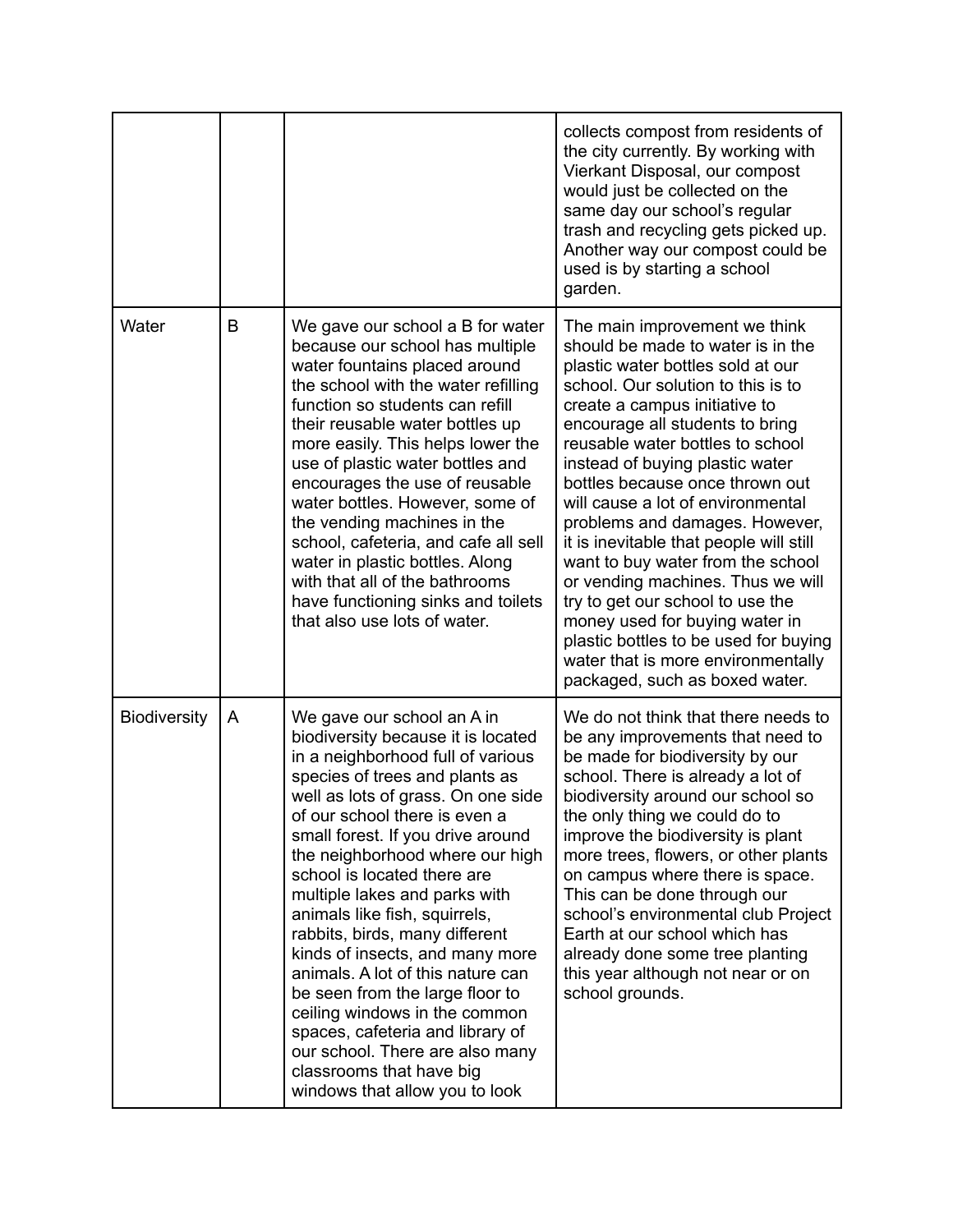|                 |    | outside well.                                                                                                                                                                                                                                                                                                                                                                                                                                                                                                                                                                                                                                                                                                                                                                                                                                                                  |                                                                                                                                                                                                                                                                                                                                                                                                                                                                                                                                                                                                                                                                                                                                                                                                                                                                                                                                                      |
|-----------------|----|--------------------------------------------------------------------------------------------------------------------------------------------------------------------------------------------------------------------------------------------------------------------------------------------------------------------------------------------------------------------------------------------------------------------------------------------------------------------------------------------------------------------------------------------------------------------------------------------------------------------------------------------------------------------------------------------------------------------------------------------------------------------------------------------------------------------------------------------------------------------------------|------------------------------------------------------------------------------------------------------------------------------------------------------------------------------------------------------------------------------------------------------------------------------------------------------------------------------------------------------------------------------------------------------------------------------------------------------------------------------------------------------------------------------------------------------------------------------------------------------------------------------------------------------------------------------------------------------------------------------------------------------------------------------------------------------------------------------------------------------------------------------------------------------------------------------------------------------|
| <b>Wellness</b> | A- | We gave our school an A- in<br>wellness because there is a lot of<br>support given at our school and<br>that students can take advantage<br>of. Those resources include 10<br>school counselors to talk about<br>school concerns or issues, four<br>social workers for more<br>personal/family concerns or<br>issues, a chemical help program<br>for those struggling with drug use<br>like vaping, and three school<br>psychologists who help create<br>safe, healthy, and supportive<br>learning environments at school.<br>Along with that, our school often<br>reminds students to practice<br>good habits like mindfulness,<br>getting good sleep, eating well,<br>etc. which result in a better<br>mental health. In addition to that,<br>specifically this year, our school<br>partnered with Fraser mental<br>health services to provide<br>students with teletherapy. | An improvement that could be<br>made is the accessibility<br>surrounding all of these resources.<br>We usually have to book an<br>appointment and leave class in<br>order to meet with our counselors<br>or social workers which is<br>discouraging for many students.<br>There are also walk-in hours during<br>lunch periods but it is also very<br>unlikely for students to miss out on<br>lunch, which is 30 minutes, to meet<br>with their counselors. Also, a lot of<br>the information is only relayed to<br>us at the beginning of the school<br>year during advisory, which is only<br>once a week. To help increase<br>accessibility for these meetings<br>with counselors or social workers,<br>especially for more busy students<br>or students who do not have a<br>student prep, a potential solution is<br>to create more appointment slots<br>before and after school depending<br>on each counselor or social<br>worker's schedule. |

## Works Cited:

<https://ehs.edinaschools.org/> <https://ehs.edinaschools.org/support/student-services> <https://www.edinaschools.org/abouteps/departments/health-and-wellness/wellness> <https://www.edinamn.gov/232/Garbage> <https://www.vierkantdisposal.com/go-green-edina-organics> <https://www.edinaschools.org/abouteps/departments/food-and-nutrition-services>